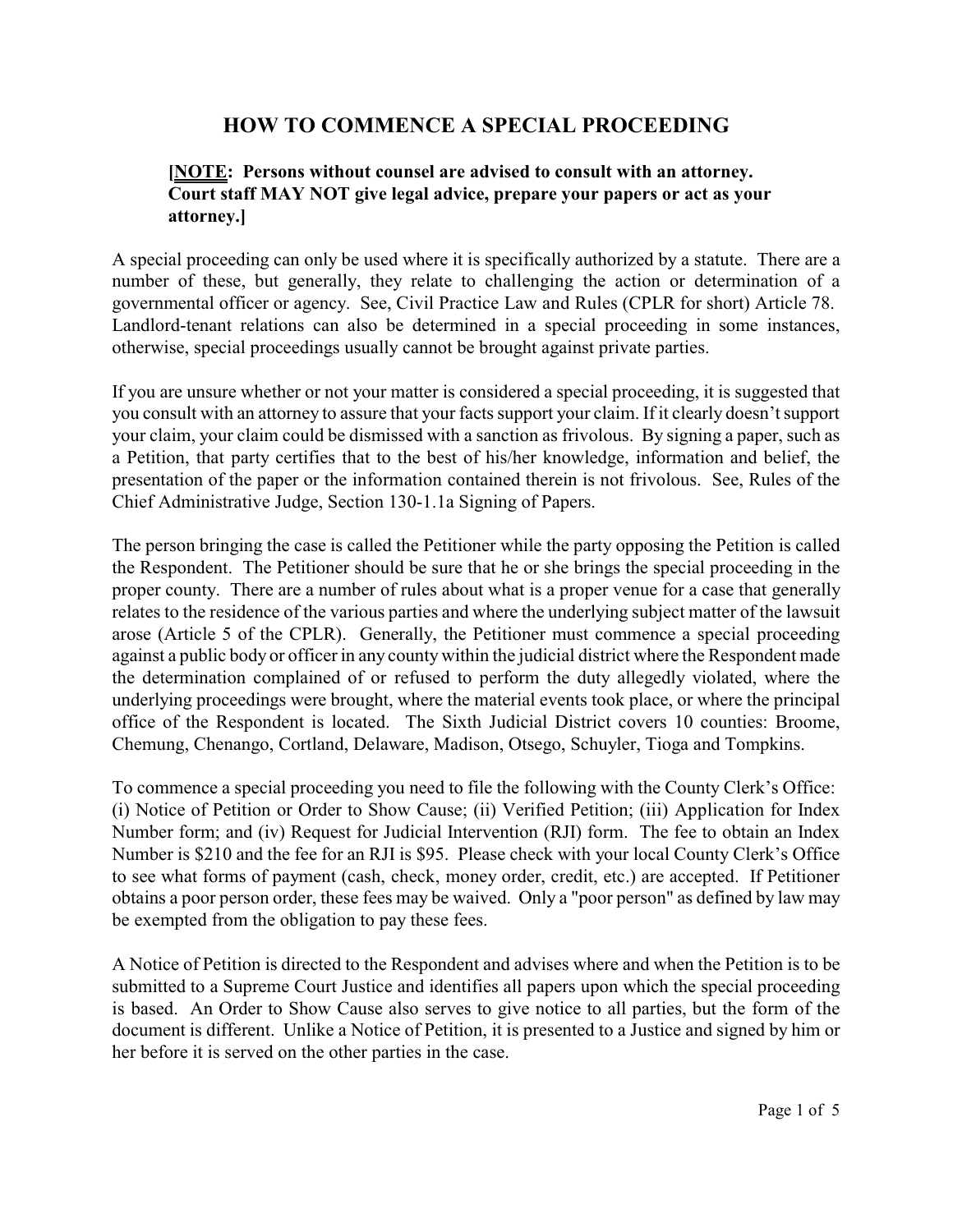Please note that if you choose to commence the special proceeding by filing an Order to Show Cause instead of by Notice of Petition, the court is under no obligation to sign the Order to Show Cause or grant temporary relief, and may instead tell you to make your application by Notice of Petition.

### **THE PETITION**

In order to commence this kind of lawsuit, a person must prepare a document called a Petition, which is a statement of the person's charges or the grievance of which the person complains. A Petition *(and any other document served in this court)*should be typed or legibly printed in English, in black ink, on 8½ x 11 inch paper, using one side of the paper only. Papers should be stapled or otherwise bound securely (CPLR §2101).

The Petition should have the name of the court and county, the caption of the case *(a sort of box at the top containing the names of all parties)* and the Index Number *(an identifying number explained below)* on the right side. The Petition should begin with a brief identification of the Petitioner. This should be followed by an identification of the Respondent. The Respondent named should be those persons claimed to have made the determination or decision at issue.

The Petition should set forth a brief, factual description of the determination or events upon which the claim is based in chronological order, including the dates of key events. Each allegation set forth should be in separate, numbered paragraphs with each paragraph containing only one material *(i.e., relevant and meaningful)* allegation. Be certain to set out factual assertions in a clear and coherent fashion.

Where a special proceeding challenges the decision of a government agency in regard to some claimed right of the Petitioner, the Petition should specifically state, in detail, why the Petitioner contends that the agency action was wrong and must be annulled. The court may overturn agency action only if the determination or action made or taken was (i) in contravention of law; (ii) arbitrary, capricious or an abuse of discretion; or (iii) if a hearing held at the agency level was not supported by substantial evidence in the record.

Although the Petitioner is familiar with the facts, he or she should keep in mind that the court will be unaware of them except insofar as they are presented to the court in the Petition. Accuracy is important and errors may be damaging to the Petitioner's cause. Legible copies of any pertinent documentary evidence should be included as exhibits, with index tabs annexed to each such exhibit. If the proceeding concerns a claim that a government agency acted incorrectly or illegibly, a copy of the agency's final determination which is the subject of the proceeding and any intermediate rulings must be included.

Generally speaking, a Petitioner may only obtain relief in this court in the form of a review and, if successful, reversal of the final agency action. In the case of a parking ticket, for example, the Petitioner will likely be unsuccessful if he or she failed to pursue the entire appeal process. The Petitioner should clearly describe each step he/she took in the administrative process, each decision made by the agency along the way, and what was the final action by the agency. There are time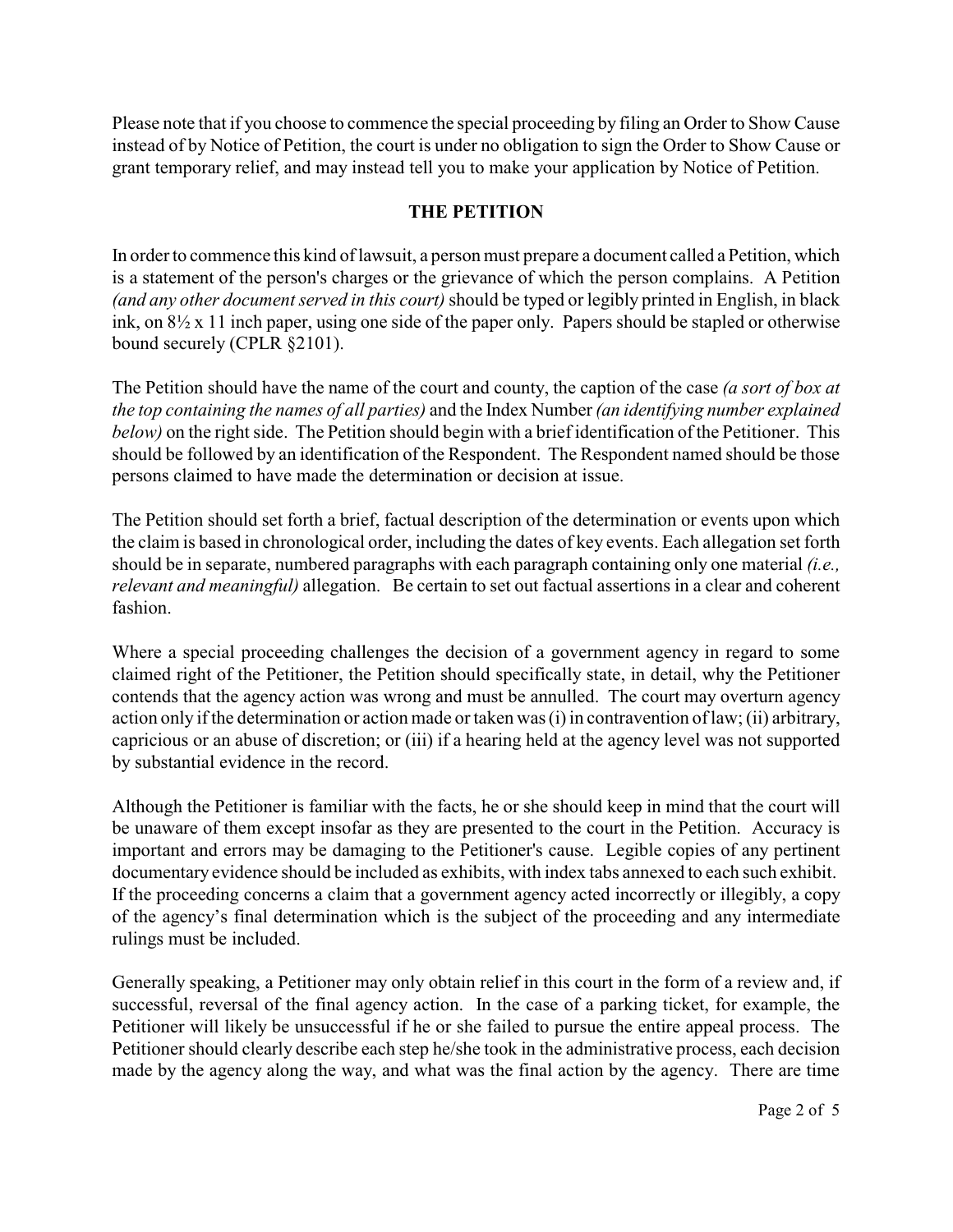limitations of varying lengths within which such lawsuits must be brought. In the case of an Article 78 proceeding, the limitation generally is four months from the final agency action.<sup>1</sup> The Petition must make clear when the final agencyaction took place. The Petition should conclude with a demand for some form of relief. Frequently, the Petitioner will seek reversal of the agency's action *(i.e., setting aside and vacating the parking ticket)*.

The Petition must be verified. When you are verifying a document, you are swearing under penalty of perjury that the facts contained in the Petition are all true. The verification part of the Petition must be signed by the Petitioner before a notary public, who will acknowledge, stamp and sign the verification.

#### **PROCEEDING BY ORDER TO SHOW CAUSE**

When moving by Order to Show Cause, Petitioner should prepare the Petition as explained above and an Order to Show Cause. Check with the Supreme Court Clerk's Office where you will be filing the papers to see how many copies of each document you will need to file and serve, making sure to keep a copy for your records.

At this point, you have filed your papers with the County Clerk's Office and paid the appropriate fees, but filing with the Court has not yet occurred. The Petitioner should go to the Supreme Court Clerk's Office and file the original Petition and Order to Show Cause, together with proof of filing with the County Clerk, proof of purchase of the Index Number and a completed RJI form together with proof of payment of the RJI fee. If emergency relief is requested, Petitioner must also submit an emergency affidavit which briefly explains the nature of the relief requested and why immediate or emergency relief is needed. If immediate emergency relief is not required, the papers are simply left with the Supreme Court Clerk's Office.

The Supreme Court Clerk's Office will then review the papers to make sure they are in proper form. After they are reviewed, they will either be marked to be returned for correction or sent to the assigned Justice for signature. You can check the status of your Order to Show Cause by calling the Supreme Court Clerk's Office, making sure to wait at least 48 hours after submission before calling. If the papers need corrections, you should return to the Supreme Court Clerk's Office to pick them up and correct them as needed for resubmission. If the papers are correct as to form, they will be forwarded to the assigned Justice's Chambers for signature. If the Justice finds them satisfactory, he or she will sign them, fill in the return date and specifywhen and how the papers are to be served.

When the Order to Show Cause has been signed, the Petitioner must "conform a copy," that is, reproduce on a copy of the papers with each and every marking made thereon by the Justice. This copymust then be photocopied and served upon the attorneys for all parties to the case in the manner and within the deadline set by the Justice. For information on service, see How to Serve Papers

<sup>&</sup>lt;sup>1</sup> Certain substantive statutes mandate different time limitations. A review of the pertinent statute *(law)* should be made prior to commencement of such a proceeding.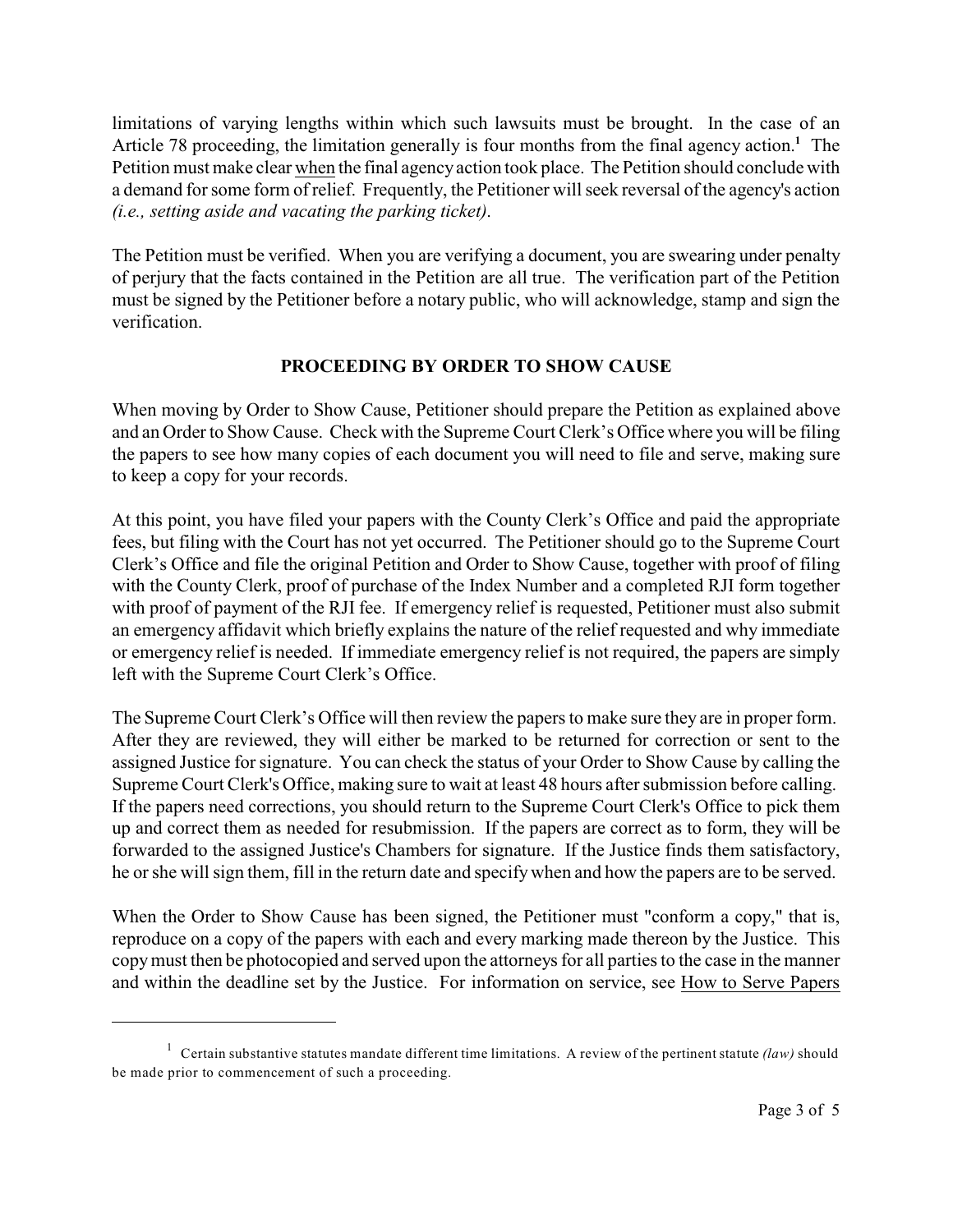#### When Commencing an Action or Proceeding.

After service is made, the Petitioner must see to it that an Affidavit of Service is prepared and signed by the person making service. The original signed affidavit must be presented to the court on the return date. The case will be called in the assigned Justice's courtroom. The Petitioner must be present at that time especially if the court granted a stay (TRO) until the hearing date of the motion and the Petitioner wants to continue it until the petition is decided. Petitioners must ask for this when the Order to Show Cause is called before the court at calendar call. If Respondent doesn't submit opposing papers and doesn't appear on the return date, the court may take action on the Order to Show Cause provided that it is satisfied from the affidavit of service that the Respondent was properly served with the Order to Show Cause and supporting papers.

The Respondent may submit papers in opposition to the Petition, usually in the form of an answer together with opposing affidavits and exhibits. Ordinarily this will be done within the time specified by the Justice when the Order to Show Cause is signed. Opposition papers must also be properly served on the Petitioner as well as all other parties to the case.

## **PROCEEDING BY NOTICE OF PETITION**

The proceeding can be brought before the court without need for a Justice to sign an Order to Show Cause at the beginning. Instead, the Petitioner may proceed directly by Notice of Petition, as follows. Petitioner should prepare the Notice of Petition and Verified Petition and complete an Application for Index Number and RJI forms. Since the initiating papers will not first be presented to a Justice, the Petitioner must select a return date and identify the place where the matter is to be heard, which is the courtroom of the assigned Justice.

The return date can be any weekday at 9:30 a.m., but the return date must be selected keeping in mind that the Respondent must be given adequate time to prepare opposing or answering papers. Therefore, the return date selected must be at least 8 days after service of the initiating papers has been made on all Respondents.**<sup>2</sup>**

As explained earlier, the Petitioner should file one copy of the Notice of Petition, Verified Petition and Application for Index Number with the County Clerk, paying the fee for the Index Number at that time. Next, the Petitioner should serve a copy of the Notice of Petition, Verified Petition and RJI form upon all Respondents. Then the Petitioner must file two duplicate original Affidavits of Service, one with the County Clerk's Office and one with the Supreme Court Clerk. At the time of filing an original Affidavit of Service with the County Clerk's Office, the Petitioner will also have to pay the \$95 RJI fee.

 $2$  In an Article 78 proceeding, 20 days advance notice must be provided. Also, if a Notice of Petition that was served at least 12 days prior to the return date expressly demands that the answer be served days prior to the return date, the Respondents must serve his/her/its answer at least 7 days prior thereto. In that event, the Petitioner will have a right to serve affidavits and a memorandum of law in response to the answer (called a reply) at least one day prior to the return date.